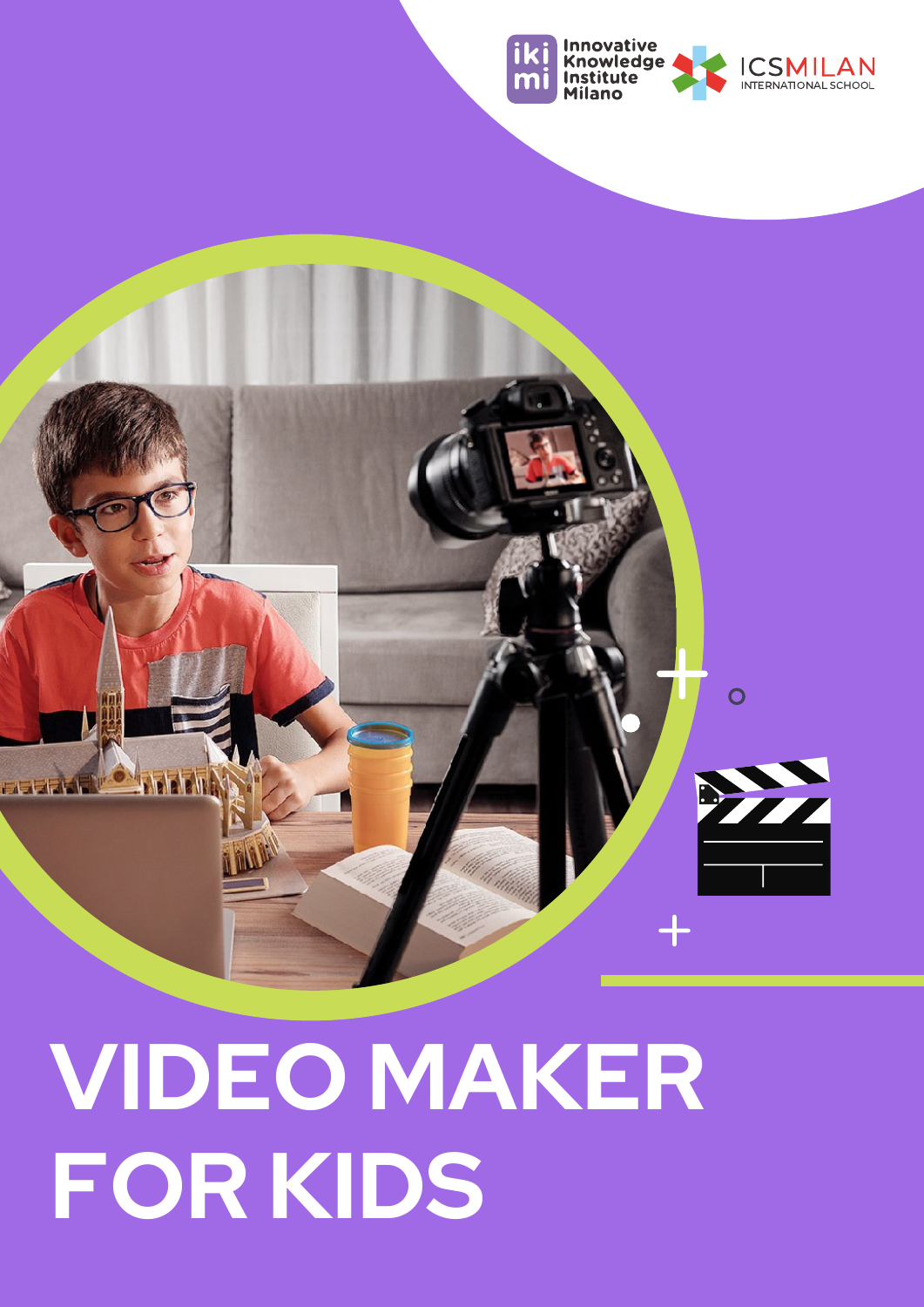## **"Innovation distinguishes Between a leader and a follower"** Steve Jobs



 $\bullet$   $\bullet$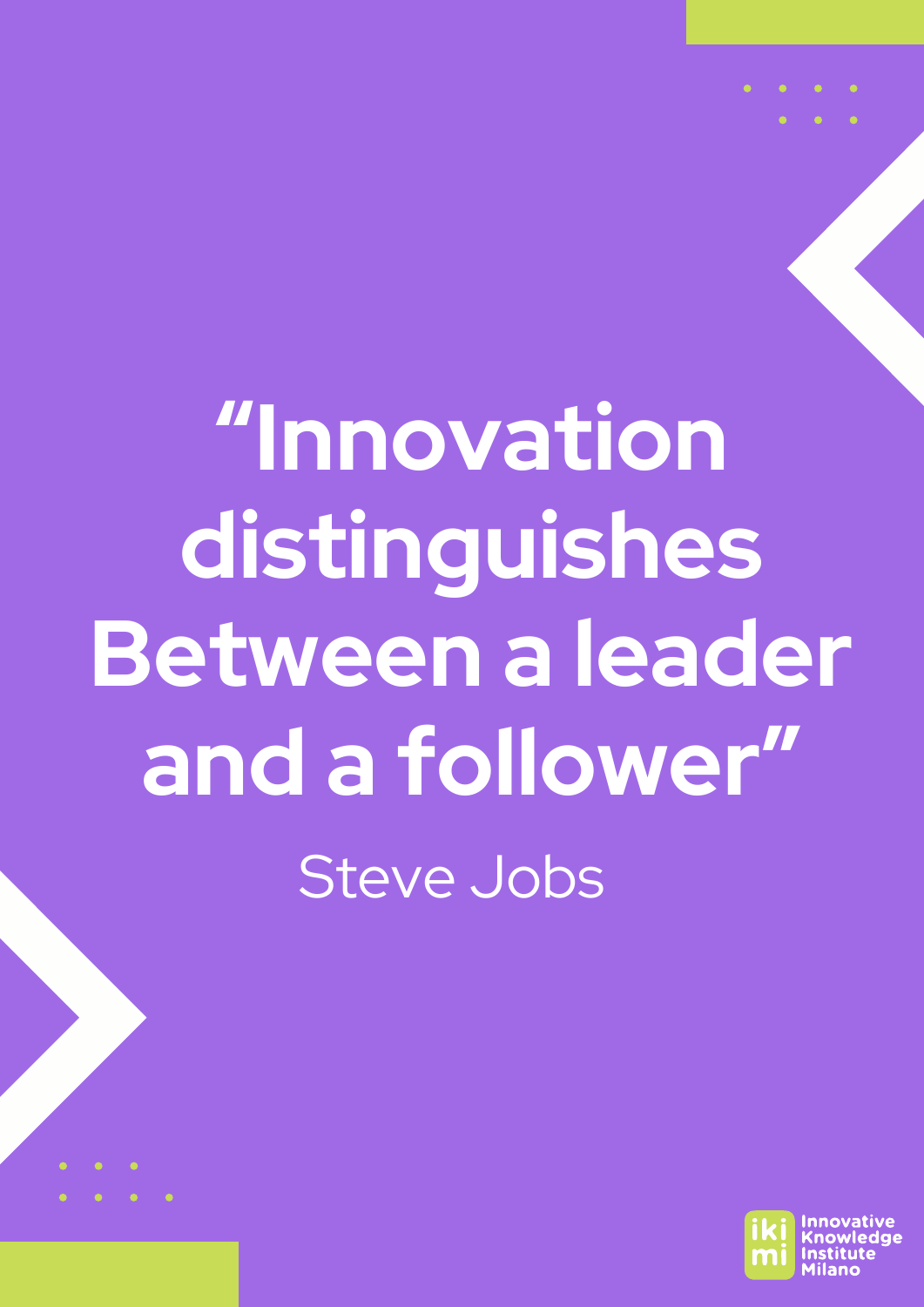Ikimi thinks about children… because the future is being built today.

We would like to name our courses: future's lesson time. And the only future's apparent sign that we have in the present time is the child. That's why we decided to think about children and guys to give them an idea of the most requested future professional figures.

We created for them fun courses to deal with those professions and to learn the firrst secrets about them.

# **The future is yours.**

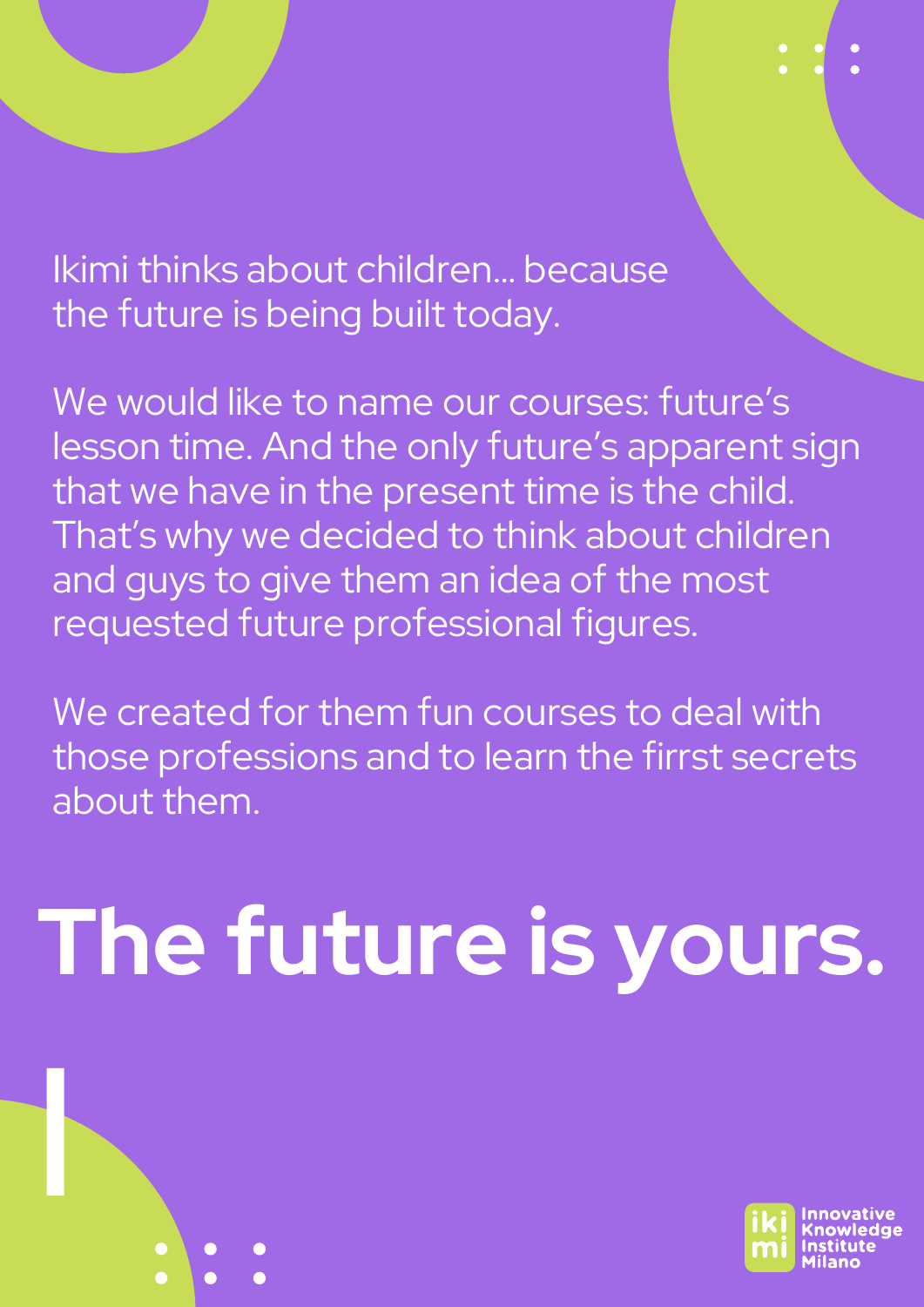### B Q A  $\blacksquare$  $\vec{\mathsf{U}}$ **Characteristics of the program**



#### **30 hours**



**Course times: Tuesday and Thursday from 16:15 to 17:00**











**Classes begin during the week of October 4th**

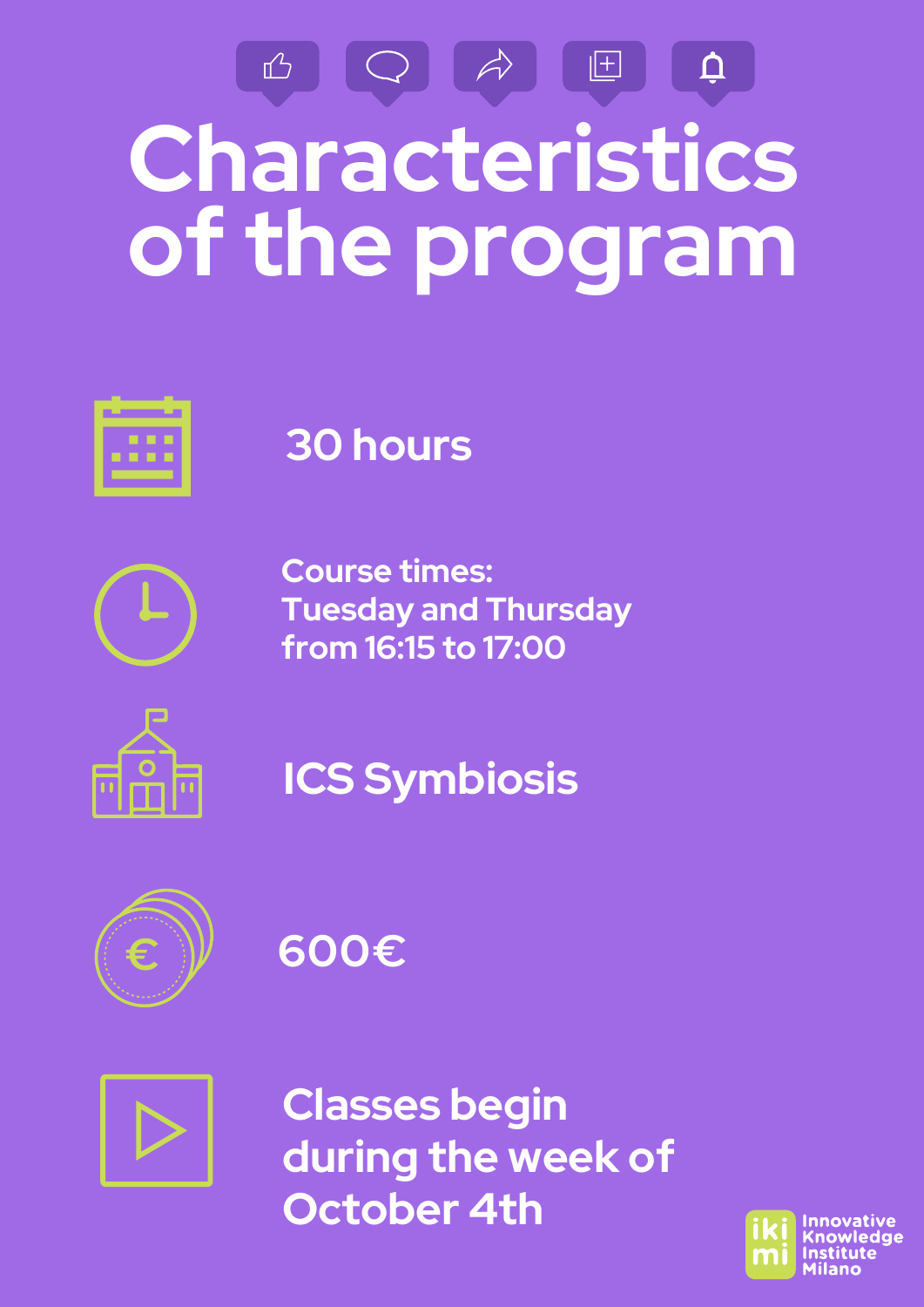

#### **MODULE I**



- $\triangleright$  Introduction.
- $\triangleright$  Your presence on the Net, opportunities and things to know.
- $\triangleright$  How to create content.
- $\triangleright$  Video typologies.

#### **MODULE II**



How to create a good video with many likes.

Create your persona.

**Viral videos.** 

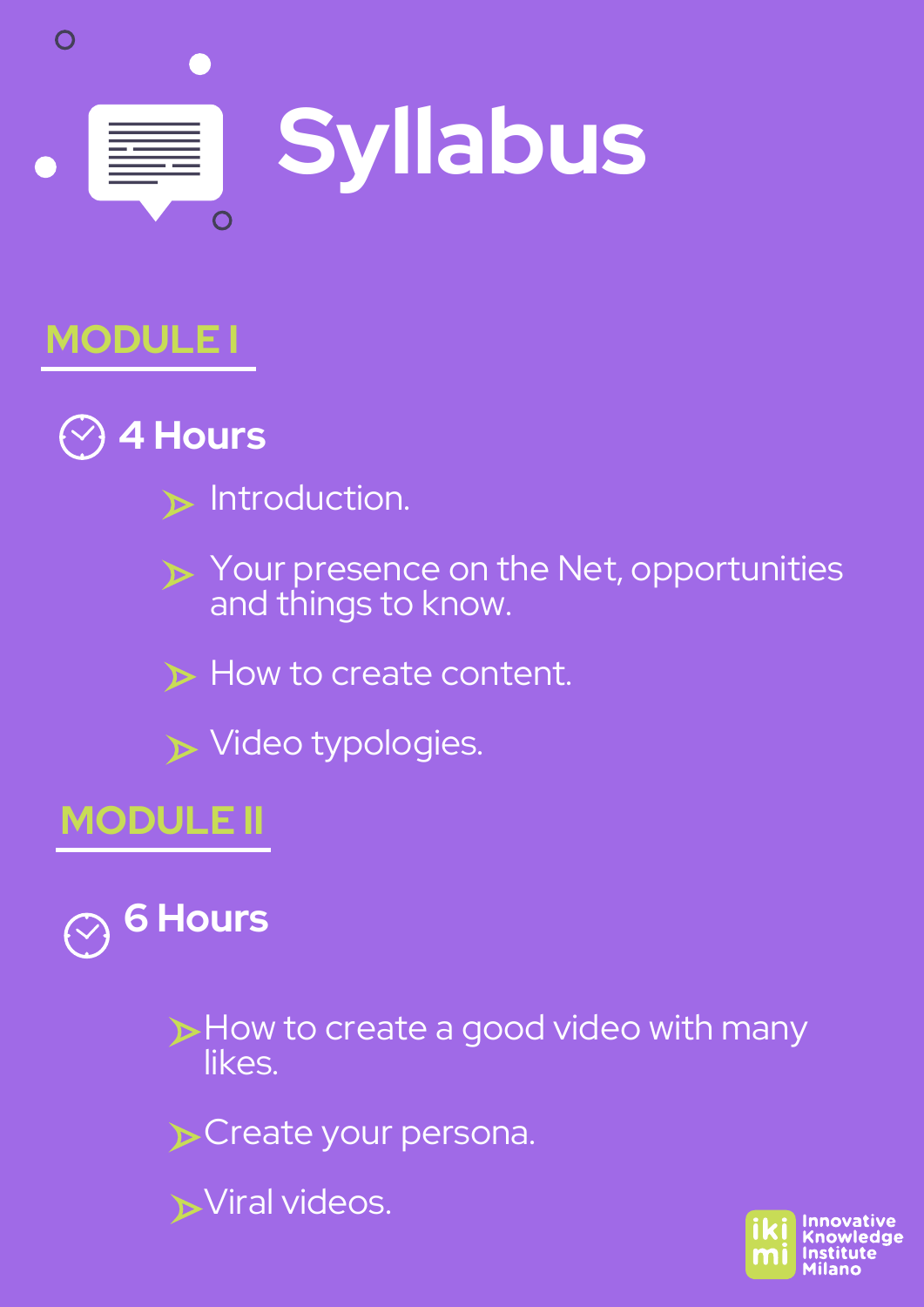## **Syllabus**





**5 Hours**

Diction and Public speaking.

Acting and improvisation.

 $\sum$  Creating your community.

#### **MODULE IV**

#### **4 Hours**

 $\triangleright$  Tools and Budget.

 $\triangleright$  The ideal environment for making your video.

 $\triangleright$  Lights temperature.

 $\triangleright$  Three points lighting.